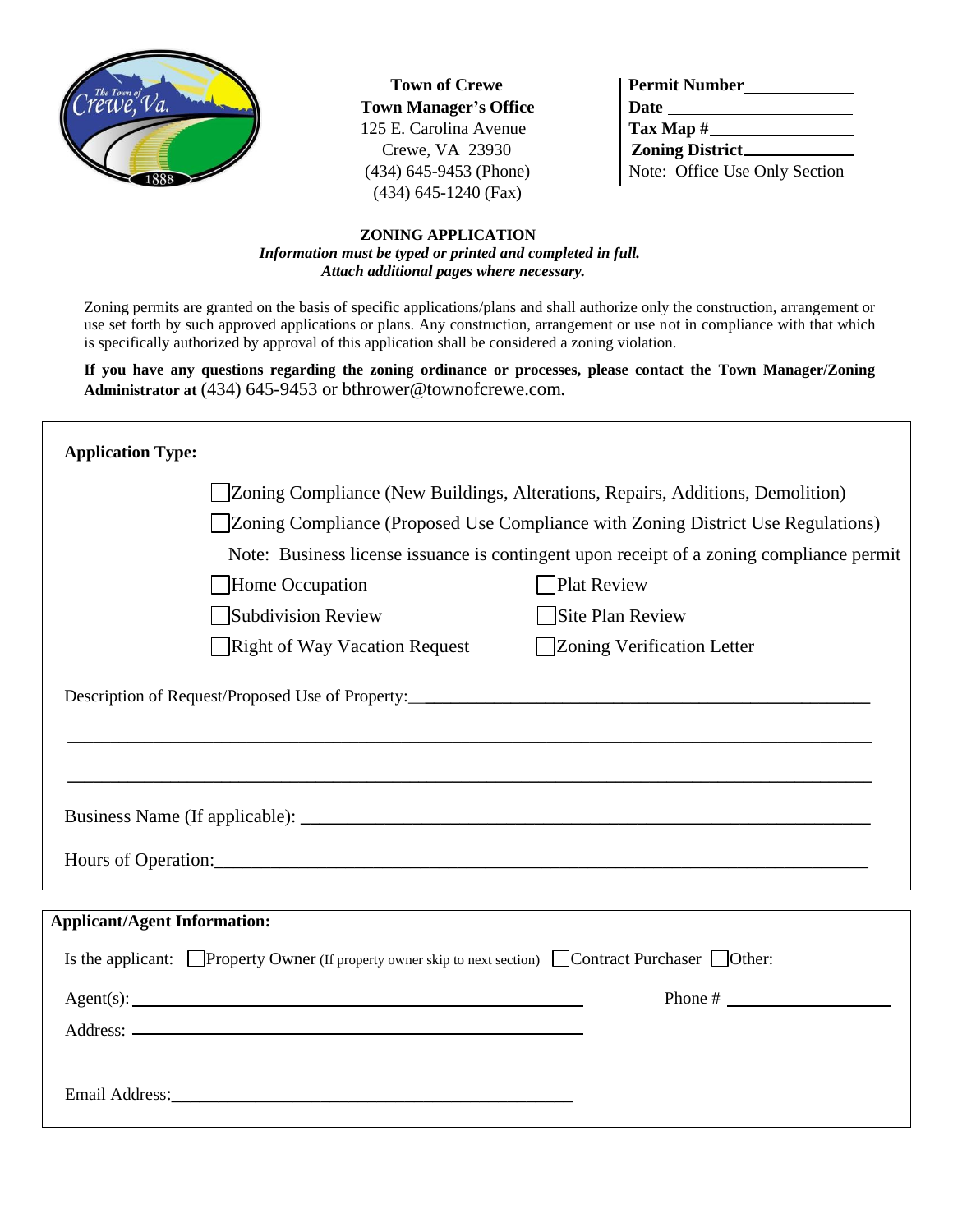| <b>Property Owner Information:</b>                                                                                                                                                                                             |  |  |  |  |
|--------------------------------------------------------------------------------------------------------------------------------------------------------------------------------------------------------------------------------|--|--|--|--|
|                                                                                                                                                                                                                                |  |  |  |  |
| Address:<br>and the control of the control of the control of the control of the control of the control of the control of the                                                                                                   |  |  |  |  |
|                                                                                                                                                                                                                                |  |  |  |  |
|                                                                                                                                                                                                                                |  |  |  |  |
|                                                                                                                                                                                                                                |  |  |  |  |
| <b>Subject Parcel Information</b>                                                                                                                                                                                              |  |  |  |  |
|                                                                                                                                                                                                                                |  |  |  |  |
|                                                                                                                                                                                                                                |  |  |  |  |
| Street Address of Property New York Change and Street Address of Property                                                                                                                                                      |  |  |  |  |
|                                                                                                                                                                                                                                |  |  |  |  |
| Is the property located in a flood plain? $\Box$ Yes $\Box$ No If so, at what elevation?                                                                                                                                       |  |  |  |  |
| Building Height(s) with Proposed Change                                                                                                                                                                                        |  |  |  |  |
| Number of Dwelling Units/Density Calculations                                                                                                                                                                                  |  |  |  |  |
| Number of Parking Spaces or Loading Berths 2008 and 2009 and 2008 and 2009 and 2009 and 2009 and 2009 and 2009 and 2009 and 2009 and 2009 and 2009 and 2009 and 2009 and 2009 and 2009 and 2009 and 2009 and 2009 and 2009 and |  |  |  |  |
| Site Plan, Plot Plan or Reports Required by Zoning Ordinance Attached? □ Yes □ No                                                                                                                                              |  |  |  |  |
| Zoning District: $\Box R$ -1 $\Box R$ -2 $\Box R$ -3 $\Box R$ MH $\Box C$ -1 $\Box M$ -1 $\Box M$ -2                                                                                                                           |  |  |  |  |
| List any deed restrictions, restrictive covenants, or other considerations involving the property. (if none, state "none")                                                                                                     |  |  |  |  |
|                                                                                                                                                                                                                                |  |  |  |  |
| This zoning application is accompanied by $2$ copies of site plan/plot plan drawn to scale, showing the following:                                                                                                             |  |  |  |  |
| the actual dimensions of the parcel of land to be built upon;                                                                                                                                                                  |  |  |  |  |
| survey plat attached;                                                                                                                                                                                                          |  |  |  |  |
| the size and location of existing buildings on the lot;                                                                                                                                                                        |  |  |  |  |
| the size and location of proposed building(s) or alterations with required setbacks annotated;                                                                                                                                 |  |  |  |  |
| off-street parking to be provided;                                                                                                                                                                                             |  |  |  |  |
| and such other information as may be deemed necessary by the zoning administrator:                                                                                                                                             |  |  |  |  |
| <b>Applicant(s) Remarks:</b>                                                                                                                                                                                                   |  |  |  |  |
|                                                                                                                                                                                                                                |  |  |  |  |
|                                                                                                                                                                                                                                |  |  |  |  |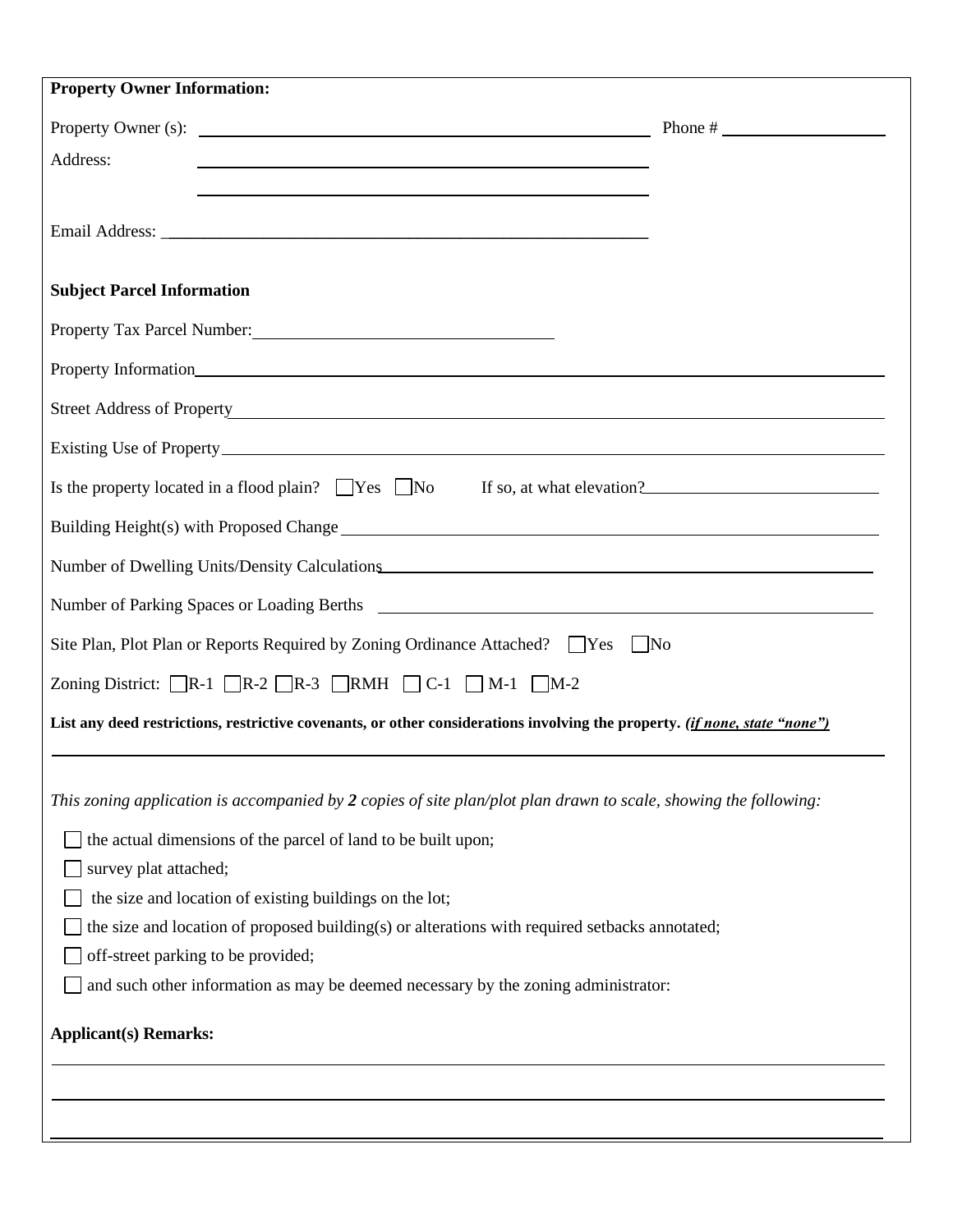**Application Fee:** An application fee per the Town of Crewe fee schedule (**Zoning Code Appendix A. Article 17. Fees)** of the Crewe Town Code must be paid upon submission of this application. All fees due the Town must be paid before any action is taken. The fees are non-refundable.

In making this application, the Applicant requests that the Town of Crewe approve the proposed use, location, modifications, construction, etc. of the above proposed use on the property described above.

Property Owner Signature Date Date Agent Signature Date

## TOWN OF CREWE ZONING PERMIT APPLICATION PLOT PLAN

Approval of plans is based on information submitted by the applicant. Any approval found to be procured by misrepresentation of facts or conditions, misstatements, or error in any or all application materials shall be deemed to void the zoning permit.

PROPOSED USE: \_\_\_\_\_\_\_\_\_\_\_\_\_\_\_\_\_\_\_\_\_\_\_\_\_\_\_\_\_\_\_\_\_\_\_\_\_\_\_\_\_\_\_

## PLOT PLAN

Plan must show location of all proposed new and existing buildings, along with front, side, and rear setbacks from all property lines. Plan shall identify names of all abutting streets. Additional information may be required by the Town Manager/Zoning Administrator. I certify the above information is true and correct.

Signature of Applicant:  $\Box$   $\Box$  Date:  $\Box$